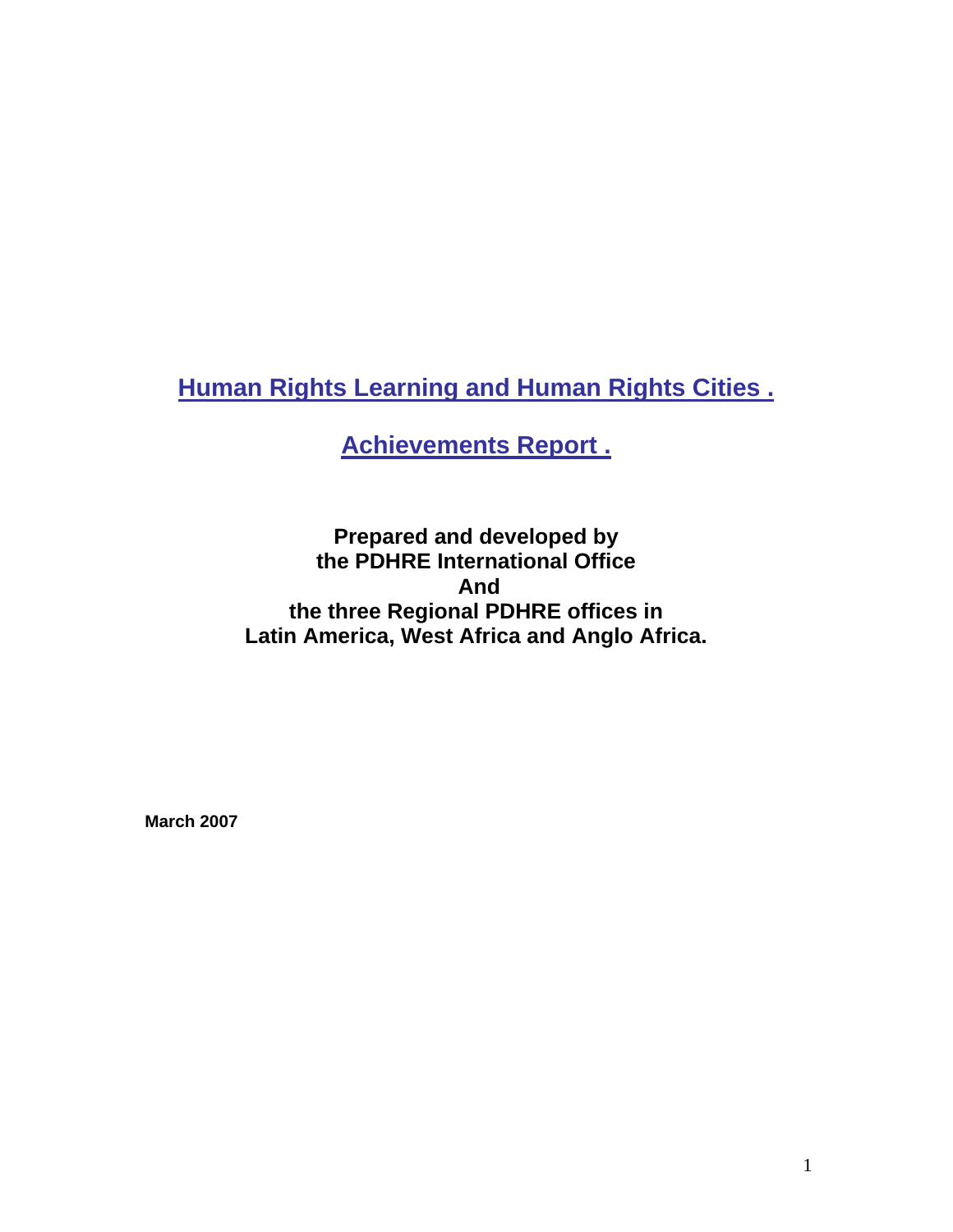# **Table of Content**

# <u>Page State Communication of the State Communication of the State Communication of</u>

| A. Introduction                                               | 3  |
|---------------------------------------------------------------|----|
| <b>B.</b> Achievements<br>B.2 Achievement, Rosario, Argentina | 6  |
| B.3 Human Rights Cities - West Africa                         | 12 |
| B.4 Human Rights Cities Anglo Africa                          | 15 |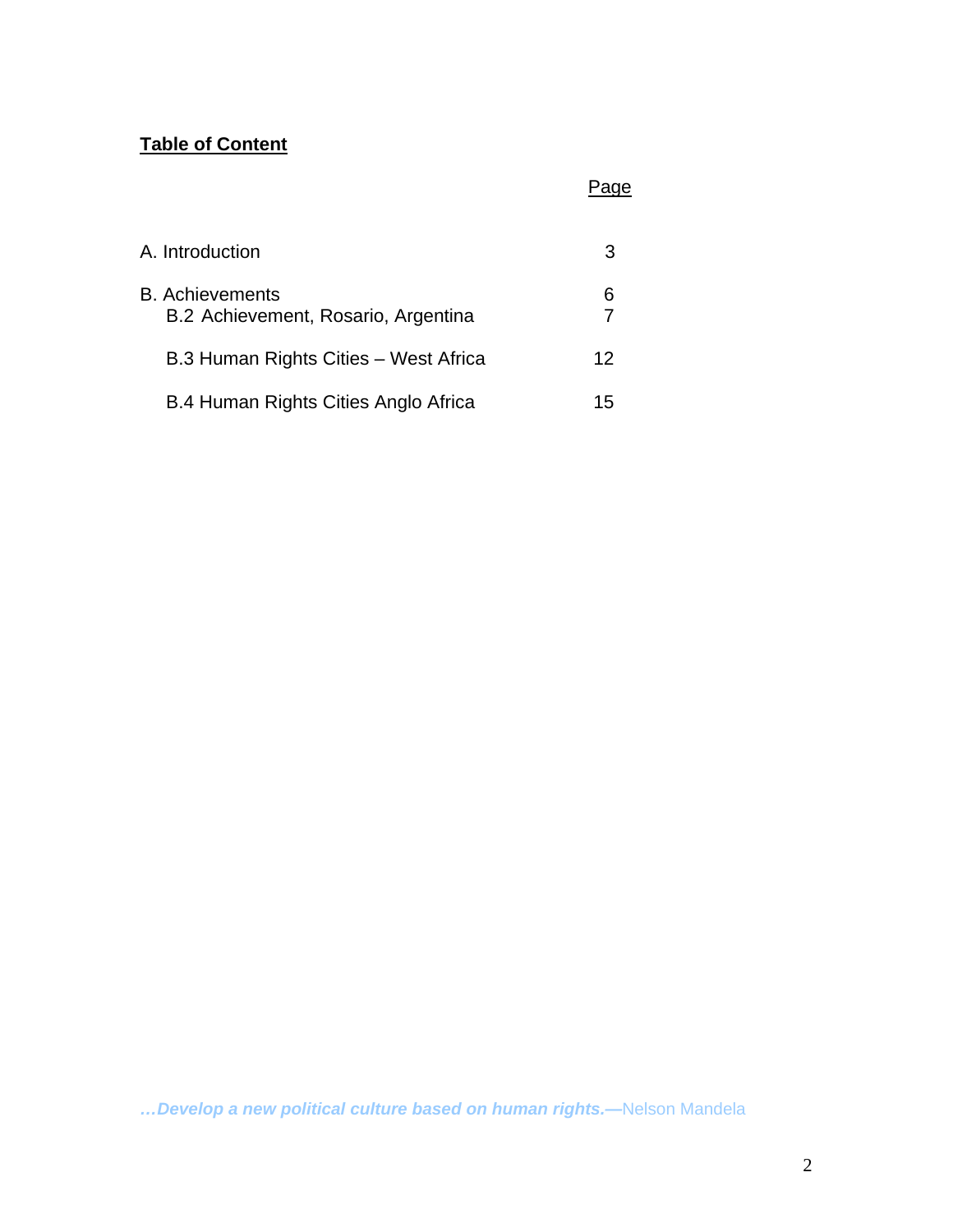# *PDHRE*

# People's movement for Human Rights Learning

# **A, INTRODUCTION**

**A-1 PDHRE** was founded in 1989 as a non-profit, international organization with a deep belief in the power of learning about human tights as a way of life that leads to economic and social transformation. PDHRE has worked directly and indirectly with its network of affiliates and partners in over 60 countries around the world to develop and advance the learning about human rights as a strategy for participatory economic, human and social development. It enables women and men to re-imagine their lives and discover their own power to influence the destiny of their community. Participating in the planning of their future, they see the human rights framework as a guideline for their active involvement in the development of the community. In pursuing its work in the field, PDHRE is constantly revitalized by actions being taken in local communities to create a space for a meaningful change as a result of internalizing the praxis of human rights. Assuming social responsibility, people move away from humiliation and become part of their community in dignity with others.

 In order to create an infrastructure for the learning/acting process in the communities, PDHRE is engaged in training trainers and facilitating seminars, workshops and dialogue at the grassroots level. The strategy is to support people's evident desire for social justice and democracy and away from humiliation. PDHRE is guided by the core belief that through human rights learning, everyone can be encouraged to take control over their lives.

 To achieve its vision and mission in a practical way, PDHRE has been facilitating the development of Human Rights Cities around the world.

## **A-2. Human Right Cities– a practical way for women and men to learn and chart the future of humanity**

What is a Human Rights City?

 A Human Rights City is a city or a community where people of good will, in government, in organizations and in institutions, try and let a human rights framework guide the development of the life of the community. Equality and nondiscrimination are basic values. Efforts are made to promote an holistic vision of human rights to overcome fear and impoverishment, a society that provides human security, access to food, clean water, housing, education, healthcare and work at livable wages, sharing these resources with all citizens-- not as a gift, but as a realization of human rights.

 A Human Rights city is a practical viable model that demonstrates that learning about human rights and applying this insight can improve society -- a viable structure that can offer various experiences that can revitalize development programs around the world.

**PDHRE** works to develop and implement a program by, for, and with the inhabitants of the city and the local authorities to: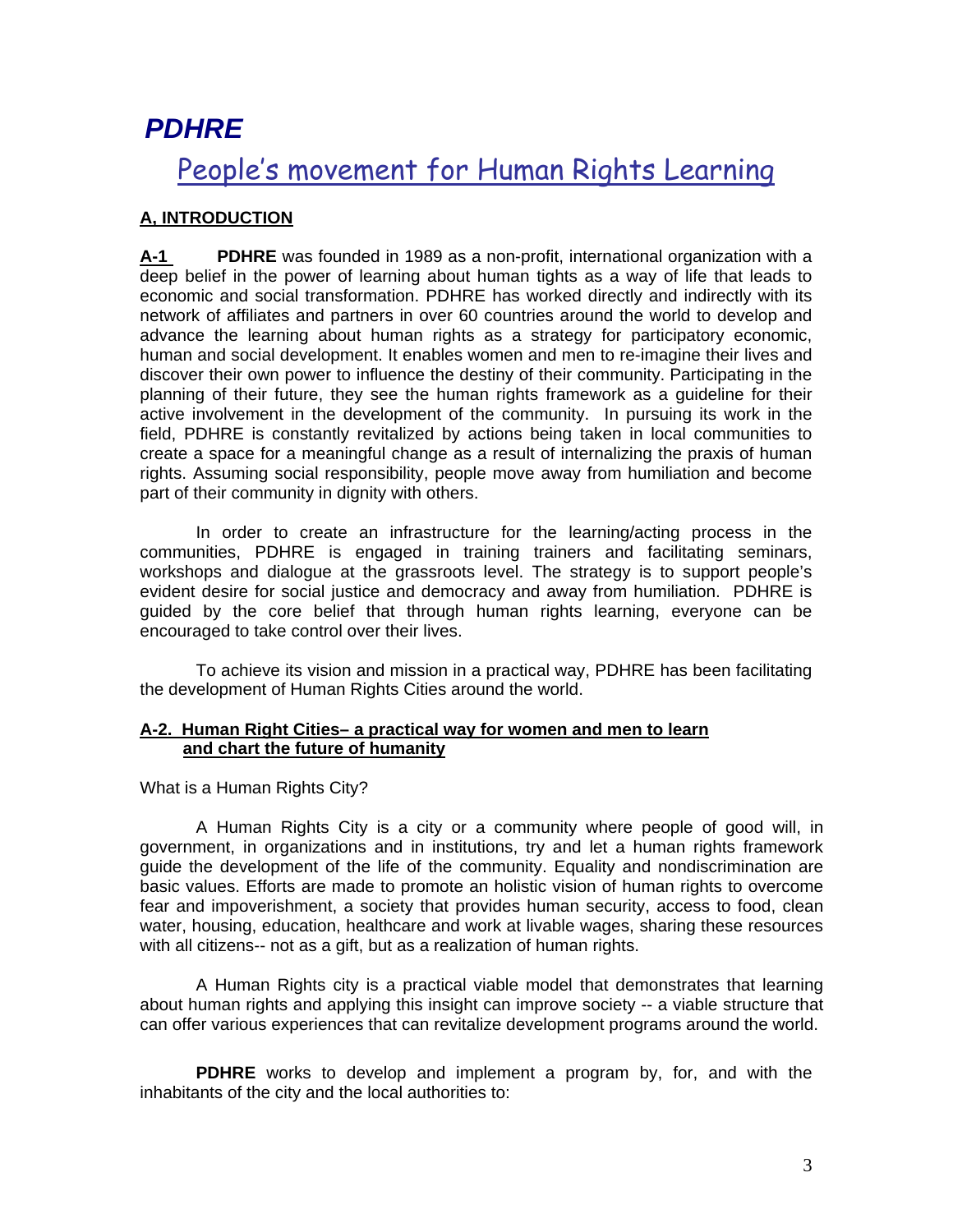- **Instill a sense of ownership of human rights as a way of life, leading to action for the realization of all human rights in the city, to benefit all its inhabitants: women, men, youth and children**
- **Enhance actions that promote democracy as a delivery system of human rights in order to achieve sustainable development, peace, economic, human security, and social justice.**
- **Capacity building to strengthen activities that ensure community development and accountability guided by the comprehensive human rights framework. Individuals and groups participate.**
- **Become a beacon of light for communities all around the world to illustrate how the application of the human rights framework can make every citizen a creative partner of society.**

**The city,** its institutions, and its residents, as a complex social economic and political entity, become a model for citizen's participation in their development. This process leads to the mapping and analysis of causes and symptoms of violations such as poverty and the design of ways to achieve well being in their city. As women and men work to secure the sustainability of their community as a viable, creative, caring society, they will seek ways to resolve the conflicts that they encounter.

**Human Rights Cities** as developed by partnerships from around the world are based on the premise that all people wish and hope for social and economic justice. It stands on the conviction that for the moral, political and legal tenets of human rights to be effective, citizens must know and adopt this inclusive framework, giving momentum to efforts to attain a better life for future generations.

**Human rights learning and socialization** highlights the normative and empirical power of human rights as a tool in individual and collective efforts to address inequalities, injustices and abuses at home, in the work place, in the streets, prisons, courts, and more.

 Even in "democratic" societies, citizens and policy-makers must learn to understand human rights and the obligations and the responsibilities that they entail in a holistic and comprehensive way. They must learn to enforce human rights effectively and efficiently. This is the promise and responsibility their governments have undertaken when ratifying various human rights Covenants and Conventions.

**In the cities,** governing bodies, law enforcement agencies, public sector employees, religious groups, NGOs and community groups, those working on the issues of women, children, workers, indigenous peoples, poverty, education, food, water, housing, healthcare, environment and conflict resolution, and all other non affiliated inhabitants, join in the learning and reflecting about human rights as significant to the decision-making process and towards societal development. An objective is to base the activities of society on respect for the dignity of the individual.

 **A Steering committee** representing all sectors of society develops specific programs for various audiences. The plan includes the examination, with a gender perspective, of laws, policies, resource allocation and relationships that prevail in the city. Step by step, neighborhoods, schools, political, economic and social institutions, and NGOs, examine the human rights framework relating it to their traditional beliefs, collective memory and aspirations with regard to environmental, economic and social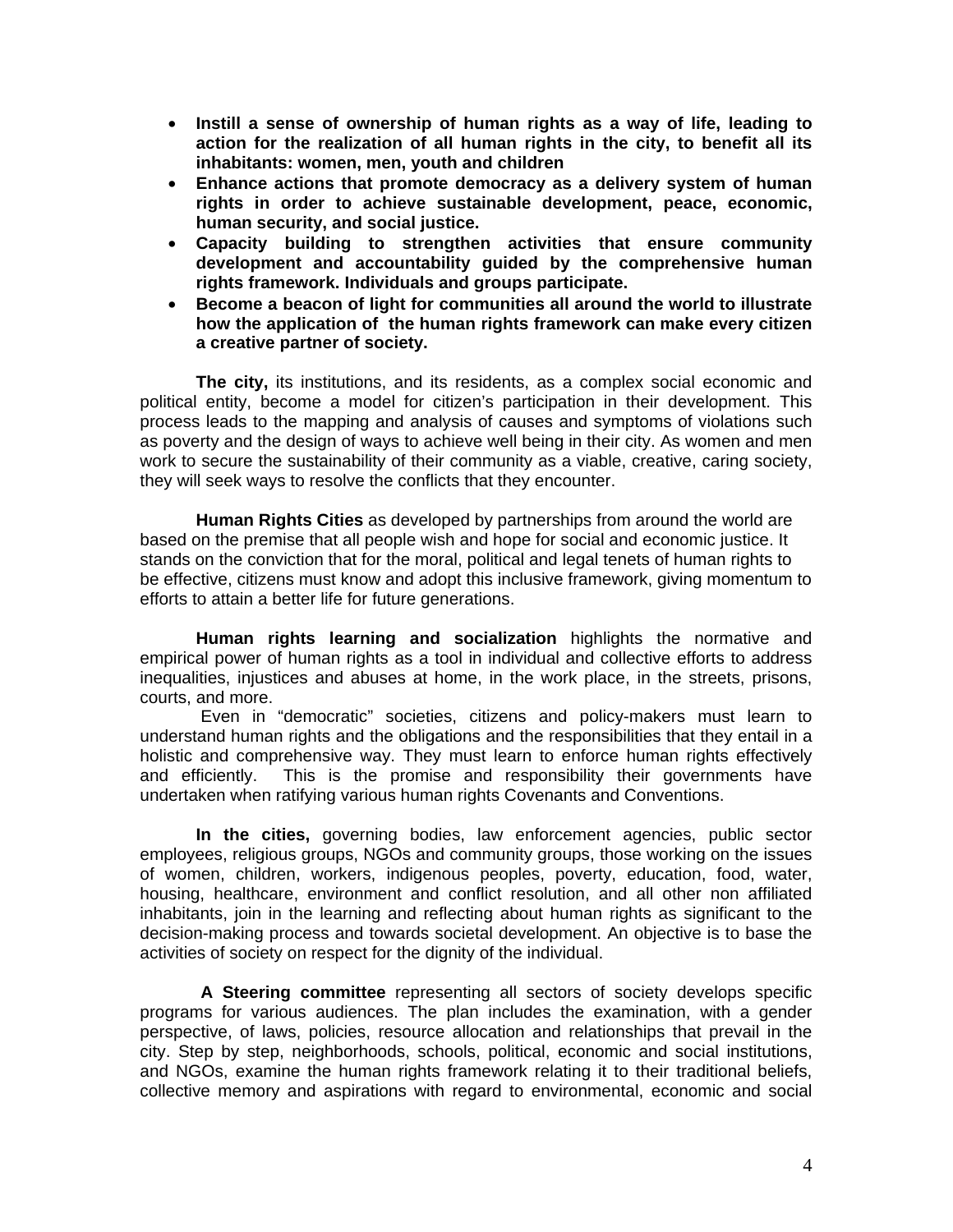justice issues and concerns. As agents of change they learn to identify, mentor, monitor and document their needs and engage in important actions in the city. Examples are influencing the city's budget or develop an alternative participatory budget as a tool for advocacy.,

**Activities in the Human Right Cities** are being publicized throughout the country, expecting to radiate knowledge and serve as a model for stabilizing democracy and building good governance, and to encourage other people to bring human rights to their societies.

**The program** includes the further development of existing and additional human rights cities and regional training of young community leaders in Latin Amrcia and Africa and Europe

 As of January 2007, 17 cities are already in development in Latin America, Africa, Europe and Canada and 100 community leaders have been trained. The current Human Rights Cities are progressively fulfilling the original objectives and goals that PDHRE had set forth.

## **Human Rights Cities in Latin America Africa, Europe and Canada. January 2007)**

- Rosario, Argentina
- Thies, Senegal
- Kati, Kayes and Timbuktu, Sikasso, Kita - Mali
- Korogocho, Kenya
- Nimamobi, Walewale, Bongo, Newton- Ghana
- Musha, Rwanda
	- Graz, Austria
- Edmonton, Canada
- Mogale, South Africa
- Porto Alegre, Brazil
- Bihac Bosnia
- Winnipeg- Canada

**At the request by SDC,** that has been a major source of funding through UNDP for the program during the last three years, the PDHRE office in New York has asked the regional offices in Latin America, West Africa and Anglo Africa to report on the past achievements of the program in their cities and to indicate needs for the next three years.

 The reports are submitted, with slight editing, as developed by them in their language and articulation.- (See "B" below.) Their three years plans follow in C.

## **B. ACHIEVEMENTS**

 The following are testimonies from the three PDHRE affiliates in Latin America, West Africa and Anglo Africa'

## **The Regional PDHRE Office in Latin America:**

#### Presented by Susana Chiarotti, Rosario

 In the words of the founder of PDHRE, Shulamith Koenig, "imposed ignorance is a human rights violation in itself, and I sustain that the fundamental change could only be attained if every human being was aware that he or she is a human rights owner, that everybody should be human rights educators, monitors and driving forces from generation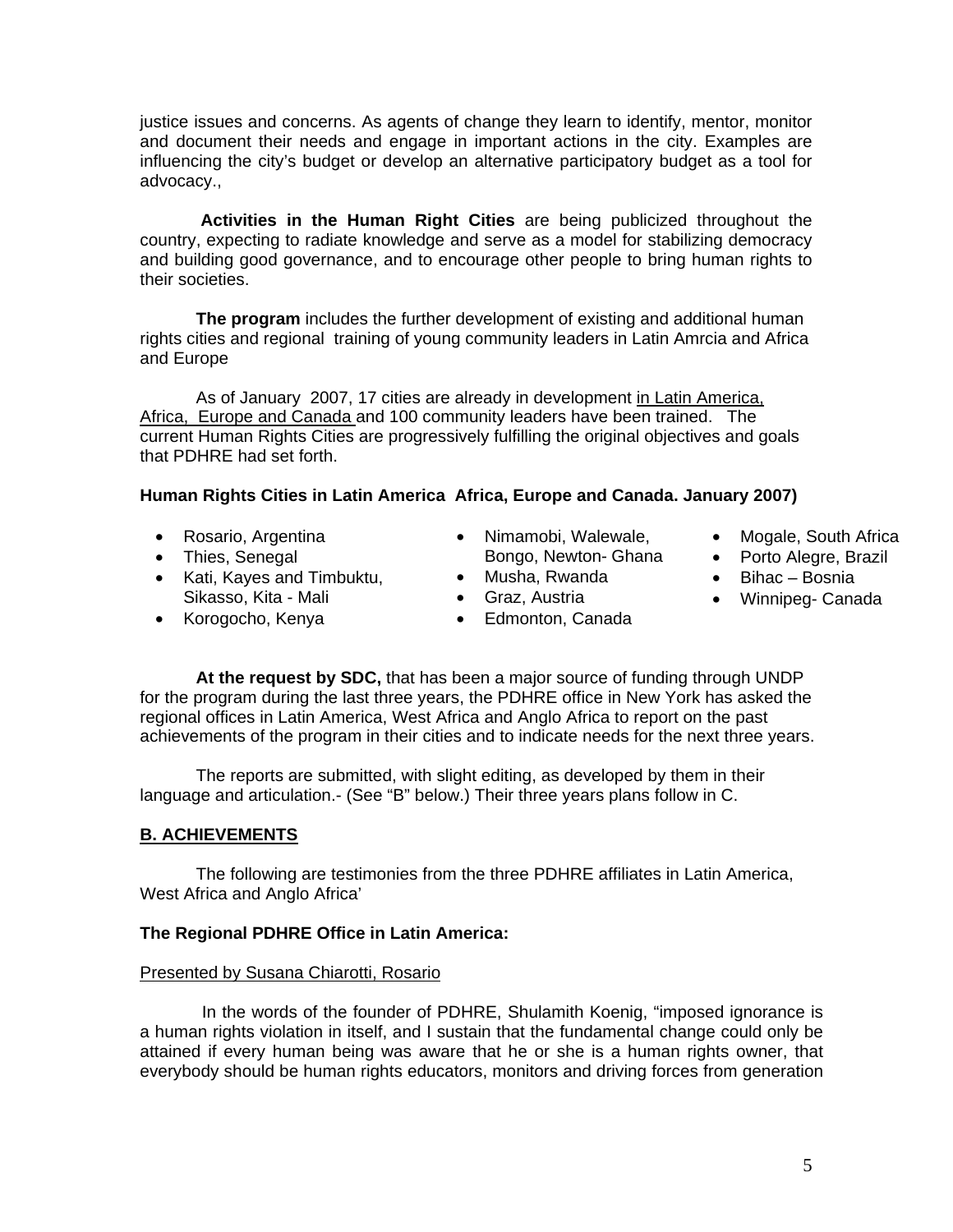to generation." Consequently, the first requisite to be able to exercise a human right is to know it.

 Continuing human rights learning in the city is the starting point for: Enhancing knowledge Clarifying values Changing attitudes Developing critical understanding Promoting solidarity Altering personal and institutional behaviors and/or practices

There are three pivotal premises to the approach applied:

- 1- Universality, indivisibility and interdependence of all human rights.
- 2- Gender perspective
- 3- Inclusion of fundamental principles in people's daily lives

 The program is implemented through 5 steps, although the peculiarity of each place will determine its particular characteristics:

- 1. Summoning
- 2. Creation of a Steering Committee
- 3. Draft of a plan of action.
- 4. Citizens learn and adopt human rights as a way of living.

5. Citizens commit themselves to societal engagement through learning, action, monitoring and documentation.

 The Steering Committee is representative of society's different sectors, and works on a community's critical issues. The plan of action must emerge from collective participation, which calls for a training stage and the sharing of knowledge.

 It must be taken into consideration that this is an everlasting, ongoing process, whose success will be guaranteed by the extent of participation of the different social, economic, cultural and academic sectors. They will get involved as they are mobilized and consensus is achieved.

 It is not the kind of process that can be developed top-down, even when in some cases the first summoning is sent by governmental institutions. This premise is not a minor point, since human rights learning –the core of the project- implies a real commitment to the change of personal and institutional practices, which can only become a reality when people learn och reflect on human rights.

 In a democratic state, in-depth changes are the result of public policies based on the interconnection of laws, governmental actions and cultural transformations that demand reflection, time and conviction.

#### **B.2 Achievements in Rosario, Argentina**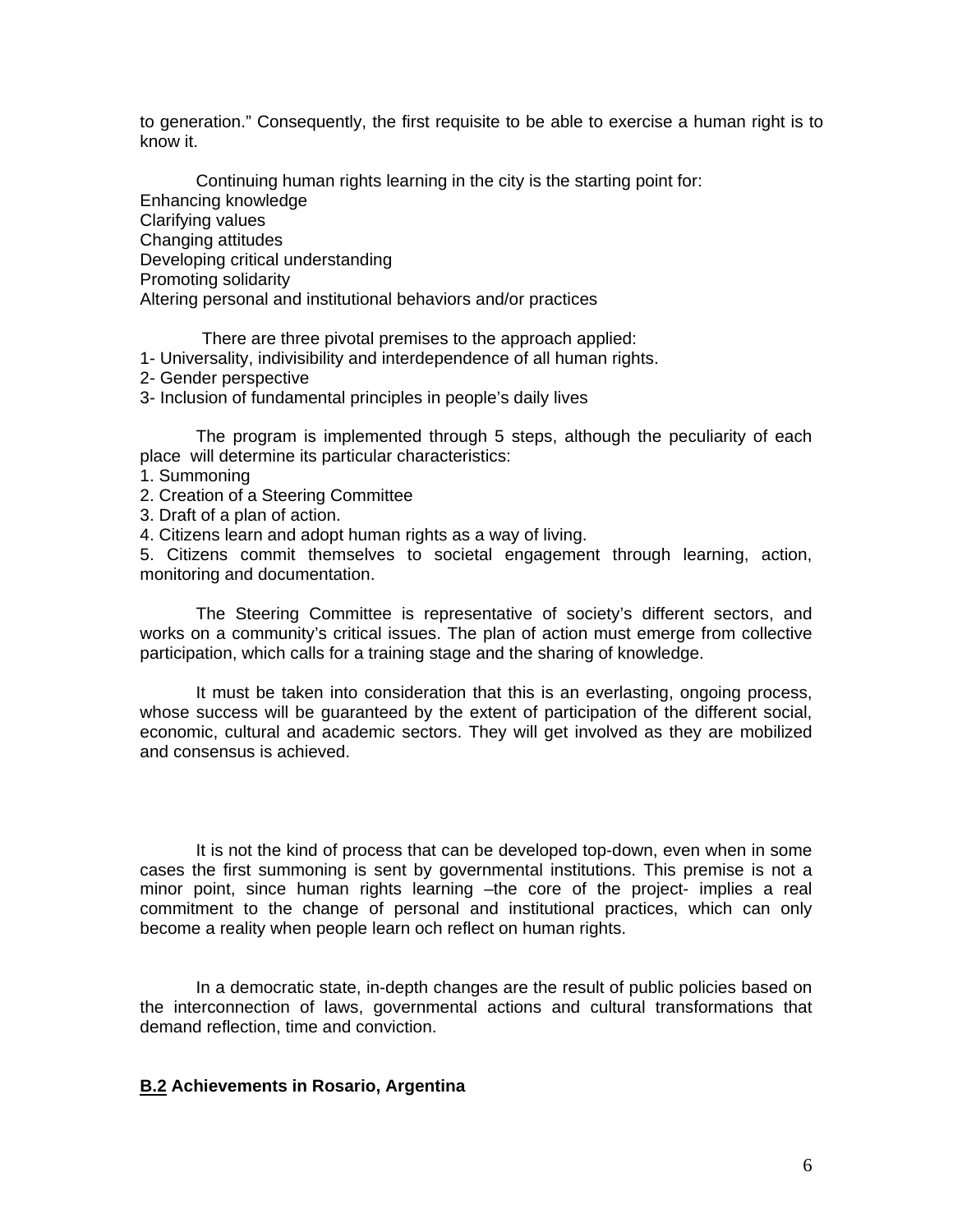In Argentina, human rights became major national issues in 1977, during the military dictatorship, through organizations that addressed themselves to claiming civil and political rights. The Mothers of Plaza de Mayo, Grandmothers, Relatives of the Missing, the Human Rights Ecumenical Movement, among others, waived the human rights flag in our country during very hard times, when state terrorism committed the most outrageous violations.

 Later, when democracy was restored, new organizations were created, broadening the scope of human rights: women's movements, defense against the auctioning of housing destined to living only, protection of the environment, economic, social and cultural rights, minorities' rights. In tune with what was happening on the regional and international level, where the human rights paradigm was being broadened, our society was getting organized and taking over its own defense.

 At the same time, the state started to set up its own organizations at the municipal, provincial and national level, in line with democracy, to guarantee, protect and promote human rights, as in the case of the ombudsman's offices, regulatory bodies for privatized public services, the assistance centers for victims of sexual abuse, the woman's national council, the municipal and provincial human rights departments, just to mention a few examples.

 Most of the countries in the region have endorsed the human rights covenants, treaties and conventions, both of the United Nations' system and of the Organization of American States' (OAS). In the case of Argentina, they have been integrated into the 1994 constitution. But this is hardly enough. It is not enough because in practice neither the State guarantees the respect and promotion of all the human rights of all, nor do the inhabitants acknowledge themselves as owners of right. This is here very much as in the rest of the world.

 It is in this national and local context that our experience takes place. The city of Rosario, in the province of Santa Fe, Argentina, was the first to be declared a *Human Rights City* in 1997. The initiative was boosted by a program carried out by the Institute for Gender, Law and Development (INSGENAR), the headquarters of PDHRE in Latin America.

 On July 30th 1997 more than 35 institutions (human rights organizations, indigenous peoples, sexual diversity groups, academic bodies, development associations, the women's movement, etc.) signed the Commitment Act in the Auditorium of the City Hall of Rosario, in the presence of city mayor, the director of INSGENAR, Dr Susana Chiarotti, and the president of PDHRE, Ms. Shulamith Koenig. This is how Rosario became the first link in this ambitious program that is to sow the world with cities where human rights are known and exercised.

 The Steering Committee of the City was progressively constituted by governmental and non-governmental organizations which INSGENAR had been working with for some years in different activities. The Committee meets regularly to debate and discuss their interventions and activities. INSGENAR has stimulated the training of the participating organizations through seminars and courses.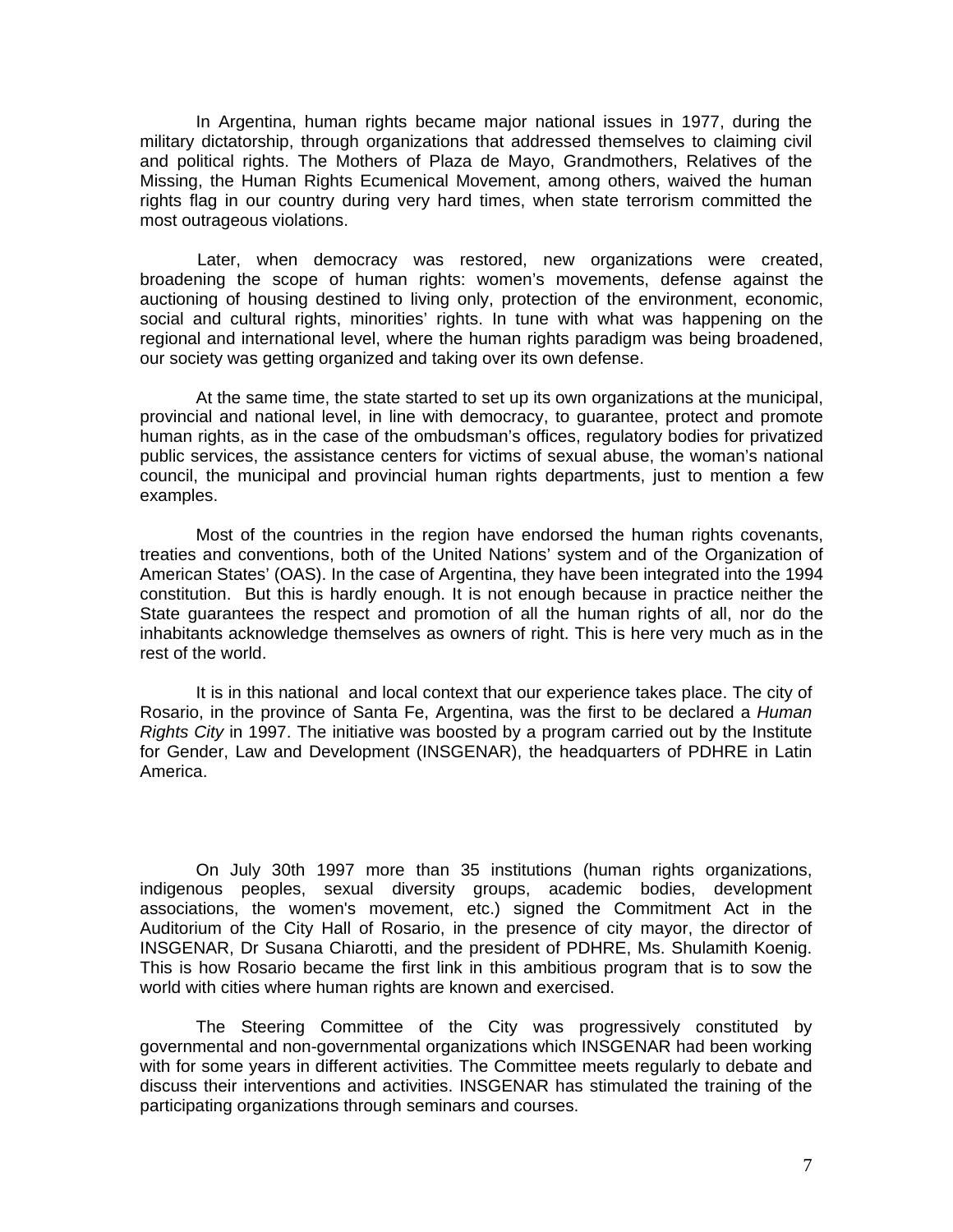These organizations hold a plurality of ideas, varied backgrounds and differing views. In a fragmented society such as ours and in the exacerbated individualism of postmodernism, we believe that this is the program's core: the challenge of bringing together a medley of institutions demonstrating that it is possible to agree on proposals and carry them forward, working on what we have in common and creating space to analyze the conflicts we go through and find plausible answers in the human rights framework.

Within these realities our purpose is to constantly widen the Steering Committee –as we have been doing all these years- incorporating as many actors as possible, always on the basis of mature and productive agreements.

#### **A case from Rosario:**

Rosario initiated in 1997 a learning program to overcome a major issue of police discrimination in the community. Once the particularities of these discriminatory actions were identified by the steering committee, police training was developed and facilitated by PDHRE and the leaders of the community. After several human rights training sessions led by local educators and human rights activists, the director of the regional police academy said in an interview, with much conviction: "there is no other option but human rights!". He was speaking of a world of humiliation and pain so acutely experienced in his country. As a result of the on-going trainings, the police are engaged in a dialogue with vulnerable groups and individuals in the city and are collaborating in human rights education and learning activities in the neighborhoods. It is a rewarding experience, which is reflected in the continuous human rights training in the city. It has also become a mainstay-training program for the police in the region of Santa Fe, where Rosario is the capital.

#### The program focuses on two working areas:

**a)** Rosario, Human Rights City: with the aim of internalizing the human rights culture and creating a space for the prevention and resolution of conflicts characteristic of human coexistence. It includes different activities for different sectors, ages, interests:

\* Human rights learning for teachers, security forces, health agents, magistrates, professionals, children, artists, social communicators and district organizations.

\* Promotion of gender equity.

\* Care of the environment.

 To accomplish our goals we make use of different tools, such as community contests, workshops, research as basis for advocacy, seminars, articles in mass media and others.

**b)** Latin American and Caribbean Program for Human Rights Education: Training of human rights educators, chosen among people with capacity to lead processes of cultural changes in their own communities and the development of additional human rights cities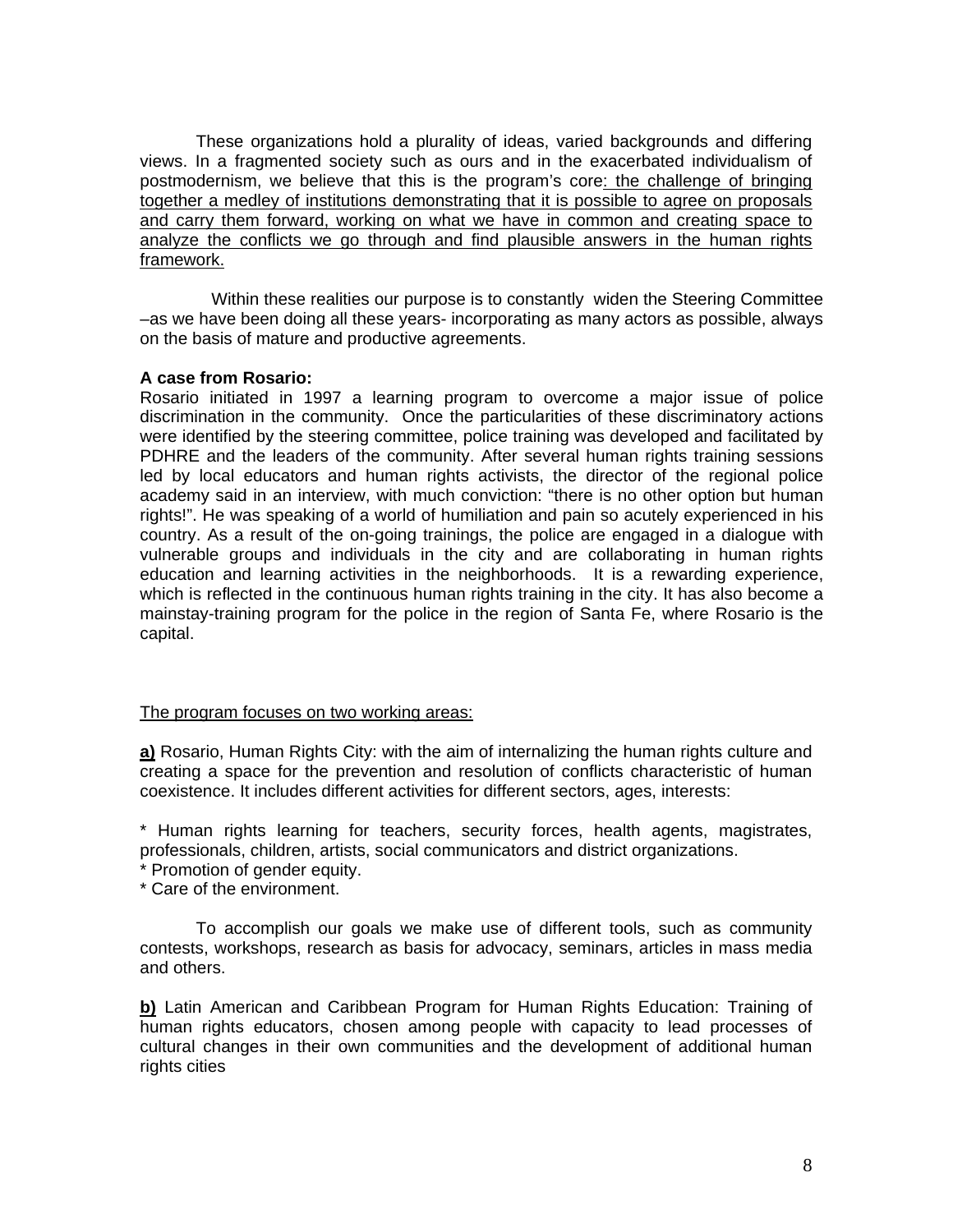Our main objective is to contribute to the construction of a culture based on the knowledge, debate and exercise of the principles and values of human rights, conceived from a gender perspective and highlighting the principle of universality, indivisibility and interdependence. We are aware of the fact that the main reason for human rights violation is the unfair distribution of wealth. Perhaps it is not in our power to solve immediately the injustice produced by the huge gap between the "haves" and those who are marginalized from all possessions, but we can report it and take it into account in our analyses, learning and actions…--to make discrimination visible and socially unacceptable as the first requisite to be able to combat it.

 It is vital to understand that basic needs cannot be at the mercy of the charity of state programs and policies, but that they must be defined as human rights and understood as such by the people. We can claim this as an achievement that has led to community actions. This perspective offers a different view than traditional charity , both to the governing class and to society as a whole. The task is daunting, but not impossible.

 As the Uruguayan writer Eduardo Galeano has put it in his book *Eager to Do*, "They are little things, they don't put an end to poverty, they don't get us out of underdevelopment, they don't socialize the means of production and exchange, they don't expropriate the Ali Baba's caves. But maybe they trigger the happiness of doing and translate it into acts, and after all, to act upon reality and change it, even if a little bit, is a way of proving that reality can be transformed."

And that is what we set out to do: to show that step by step even the harshest reality can be transformed; that we are not content with the passive acceptance that it has always been like that, that there must be a reason for it, that it is normal that people live in permanent insecurity because of lack of food, housing, health care, or because they get them in meager supplies, as handouts from the State when, in fact, these are human rights that belong to them because every person has the same human rights as everybody else, in a multicultural context in which differences make the extraordinary richness of the human race.

 We agree with the Portuguese sociologist Boaventura de Souza Santos when he states than "We have the right to be equal when our differences make us inferior, and we have the right to be different when our equality de-characterizes us".

 "Hence the need of equality that reproduces differences and difference that does not produce, feed or reproduce inequalities."

 And that is why Rosario, Human Rights City is more than a program. It is a shared dream, a hope, a challenge, a deeply-held conviction and firm commitment.

Since l997, we have carried out different activities, such as:

\* Human rights training courses for the security forces, police cadets, and teachers and students of

the teacher's training colleges.

\* Seminar on Citizens' Security.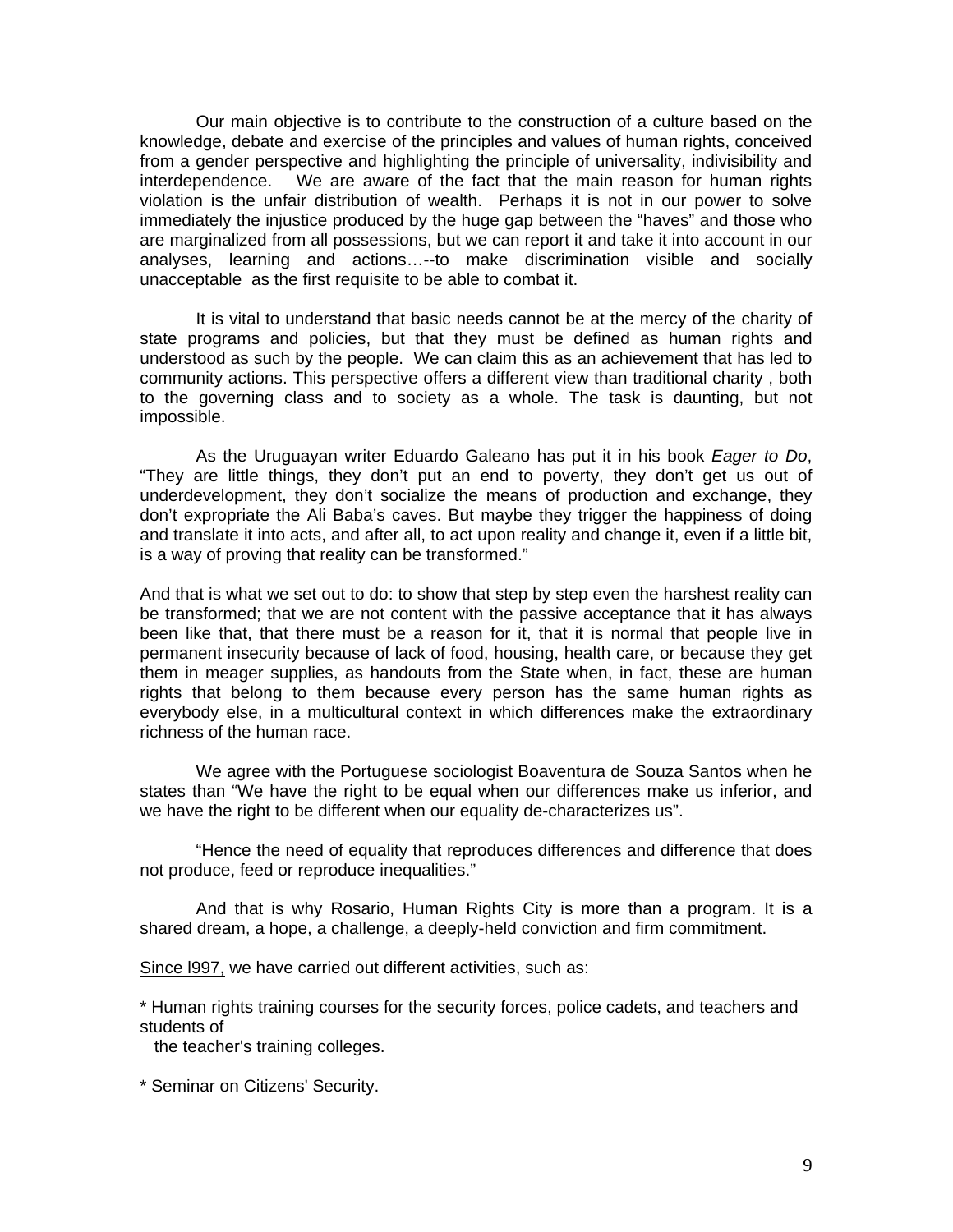\* International Seminar on Human Rights for members of grassroots organizations from Latin

American and Caribbean countries.

\* Movie-debate season on women's human rights for city district NGOs and professional women's

councils in the city and in other towns around the country.

\* Three contests inviting students from primary and secondary schools to rewrite the **Universal** 

 Declaration of Human Rights, the Convention on the Elimination of All Forms of **Discrimination** 

 Against Women and the Convention on the Rights of the Child. Boys and girls from the city of

 Rosario took part in the first contest, children from the province of Santa Fe in the second one, and

 children from 8 provinces of Argentina in the third one, with the cooperation of the Ombudsman

Offices.

\* Court on the Violation of Girls' Human Rights.

\* Report on the ill-treatment and persecution of transvestites and prostitutes.

\* Request for the provincial executive and legislative powers to reform the Code of Misdemeanors

over these issues.

 \* Shadow report presented before the United Nations Human Rights Committee in relation to the civil and political rights of women.

\* Three short films on boys and girls' human rights.

\* Video on the history of women in Rosario, as a result of a study undertaken by the Women's Commission of the Architects' Association.

\* Contest "Neighbors for the Environment", inviting district organizations and institutions to present a

project for habitat improvement through citizens' participatory action and commitment.

\* Publication of the books "Education and Human Rights: between the reflection and the experience of

human rights" and "Boys and Girls' Human Rights: a starting point to reach Heaven"

\* Publication of articles in different mass media.

\* Introducing the learning about human rights in the Medical school and the instructions to attend to

poor people with respect for their dignity.

\* The integration of the indigenous community in the activities of the city.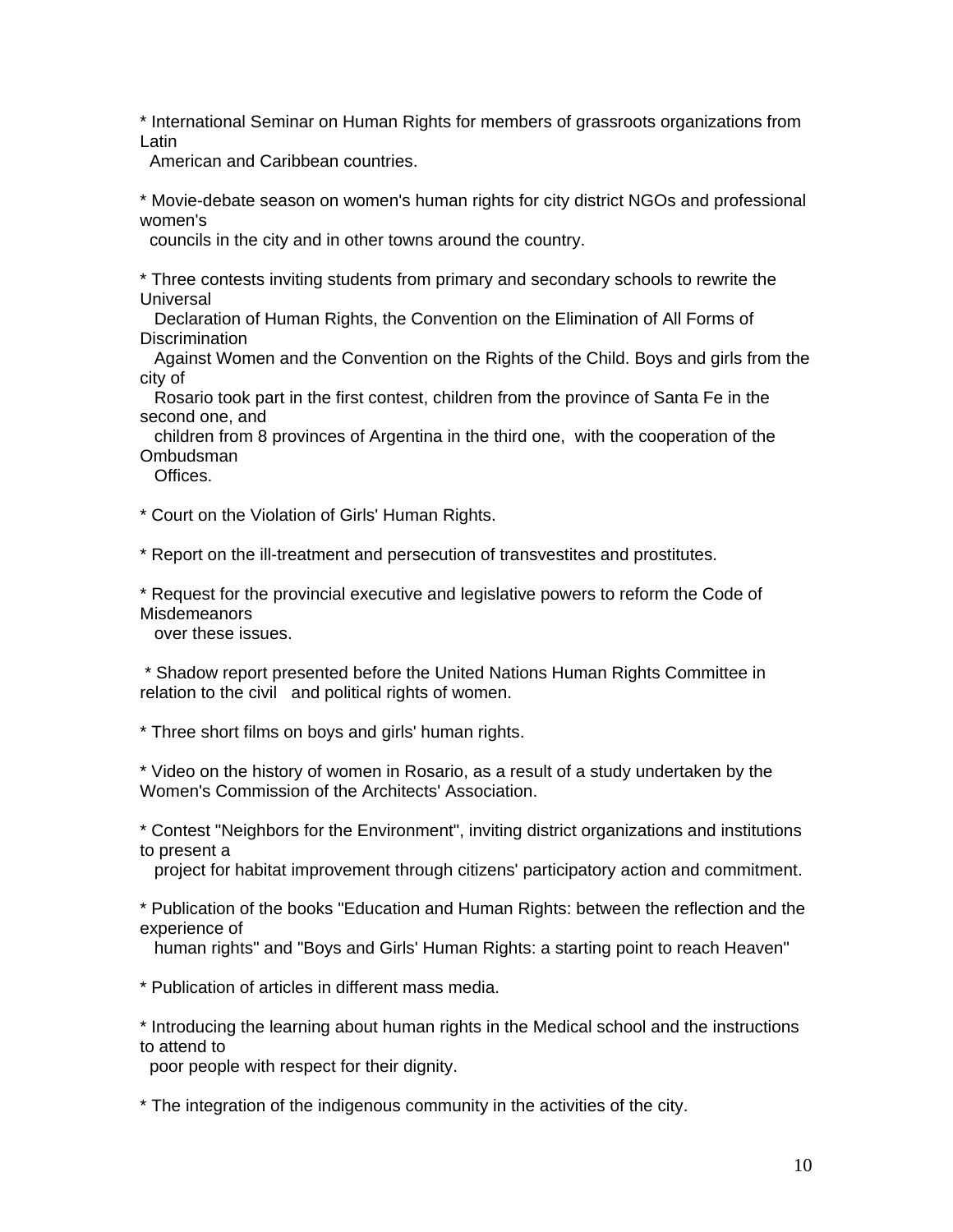In l998, in the framework of the Program, we introduced Human Rights in the curricula of the Police Cadets School of the Province of Santa Fe. Since that date, the cadets study Human Rights and they study specific topics like domestic violence. We have also trained high officials of the Police of the Province of Santa Fe. Since 1997 we trained more than 2.000 teachers and 8.000 pupils in Human Rights

 In the last three years several new organizations became members of the steering committee. In 2005, the Committee accepted representatives from the Qomlasherolqa and Qolmllalaqpi of the Qom Indigenous community and the Working Table of the Indigenous Peoples. They now have their own voice in the planning process.

 The Global Call for Action Against Poverty was elaborated in the various neighborhoods of the city contributing to the writing of a document that was submitted to the National Government of Argentine.

 We initiated a Latin American and Caribbean Program for Human Rights Education. This program was implemented in 2004 with an International Seminar on Human Rights and is sustained through a network of educators who exchange experiences, information and pedagogical material.

 In January 2005 we facilitated the launching of a Human Rights City in Porto Alegre and are now advising them on how to proceed. The same will take place with the city of Barranquillas in Colombia that is preparing, with our advice, to develop a Human Rights City. There are plans for two possible cities in Chile and Bolivia.

 Also in 2005, through the Contest "Neighbors for the Environment" , we added to the program , for the first time, several district organizations and institutions., which widens the scope and influence of the activities in the city.

 Fifteen organizations participated in it, developing together projects to achieve our goals. All the projects were related to the use of water; cleaning of drainages and weeds; forest workers; kitchen gardens, recycling trash; recovering abandoned and uncultivated spaces, etc. We found this to be a good methodology as it had people meet and talk about their human right to a healthy environment.

 They discussed the various problems in their neighbourhood and came up with solutions to solve them. And most importantly, they organized alliances between them, fixed priorities regarding their needs and what they should claim from the government and what they could do by themselves. They are now working to prepare an integrated project.

#### **B.3 Human Rights Cities Program – West Africa**

#### Presented by Adama Samassekou, President of PDHRE Africa – West Africa

#### Three Human Right Consensual Cities in Mali: 3-years of achievements and activities.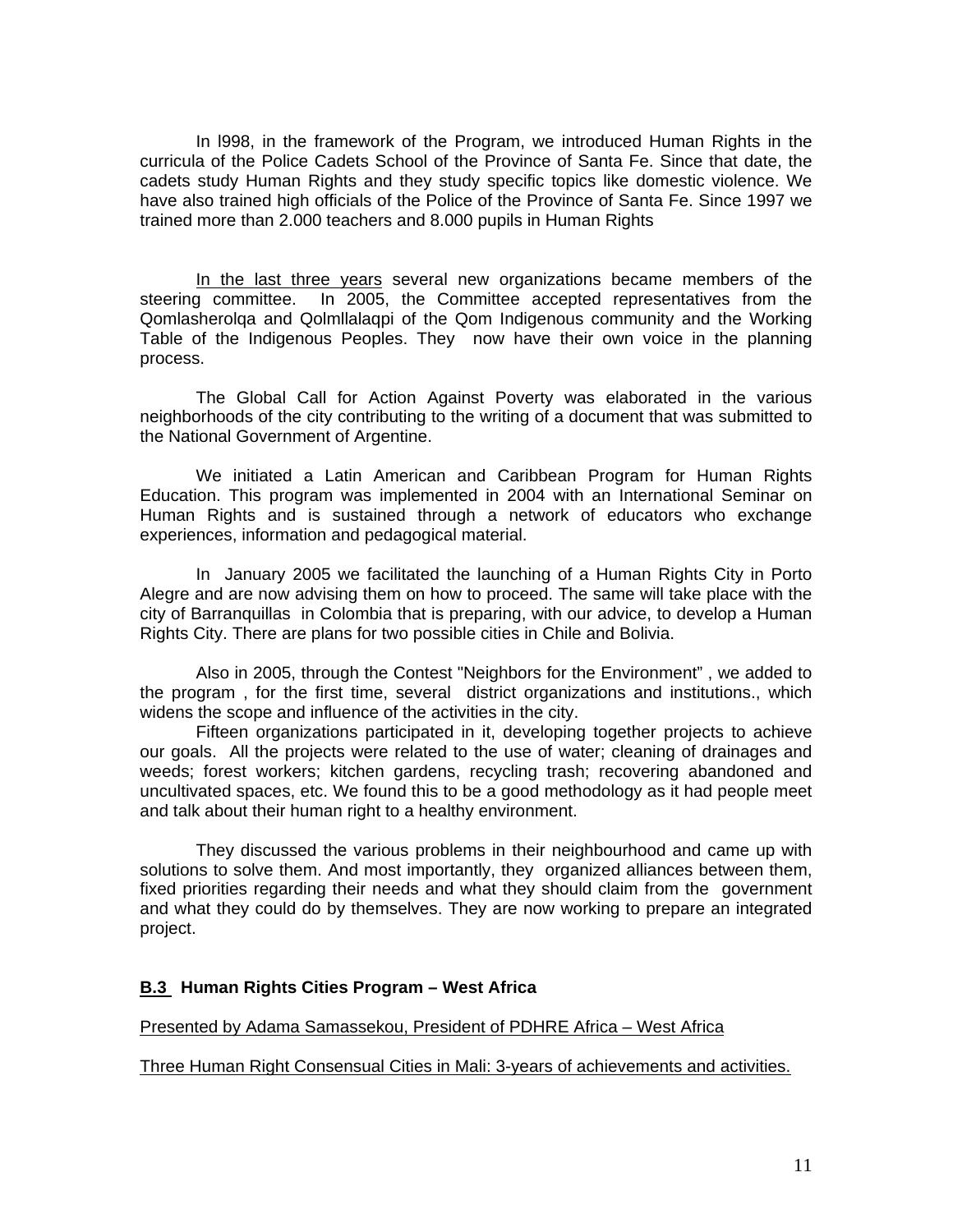In order to promote the Human Rights Consensual Cities in Mali , the Peoples' Movement for Human Rights Learning has provided support over the last years. A forward-looking programme for the period 2007-2012 Consensual Human Rights Cities Programfor West Africa has also been put together It was the outcome of a workshop held on the 22nd and 23rd of August 2006.

Examples of recent activities are:

#### • **Kati- Human Rights Consensual City program** (created on December 9 2000):

1) Held in Kati on September 15-16, 2004:A workshop for the strategic actors and administrative agents of the city of Kati on the Human Rights based approach to developing a program for social, economic and cultural development (2005-2009). The workshop counted 50 participants: representatives of Kati's City Hall, administrative agents, notabiles, and representatives of civil society organizations. The participants expressed their satisfaction and committed to taking into account the Human Rights based approach to programming and planning.

2) Held in Kati from August 4 through August 6, 2005: A workshop in order to develop the 2005-2009 strategic plan for the Kati- Human Rights Consensual City program. The workshop counted 20 participants: representatives of Kati's City Hall, administrative agents, and representatives of civil society organizations.

3) Held in Kati from September 7 through September 9, 2006: A training workshop for the members of the « Neighbourhoods Human Rights Education Committees ». The workshop's objective was the training of a set of Human Rights educators in charge of the « Neighbourhoods Human Rights Education Committees » in order to promote and enhance human rights learning and understanding at the grassroots level. The workshop gave participants (members of the different organs of Kati- Human Rights Consensual City and representatives of the "Neighbourhoods Human Rights Education Committees ») opportunities for capacity building and enhancement. The workshop also enabled the dissemination of human rights through a better comprehension of the rights and duties of the citizens [in their city].

4) Held in Kati from August 31 through September 1, 2006: A training workshop on the Convention on the Elimination of all forms of Discrimination Against Women (CEDAW) and the Convention on the Rights of the Child (CRC). The workshop counted 30 participants (members of the different organs of Kati-Human Rights Consensual City and representatives of the "Neighbourhoods Human Rights Education Committees »), who were committed to acquiring a better knowledge and understanding of CEDAW and the CRC and in turn share their expertise with the populations of Kati.

 5) Held in Kati from September 9 through September 15, 2006: A social mobilization and information campaign on human rights for social transformation through a change in behaviours and practices in all 14 neighbourhoods of Kati- Human Rights Consensual City. During the campaign, populations have identified number of human rights violations occurring in each neighbourhood and have been encouraged and helped in finding endogenous solutions to those violations.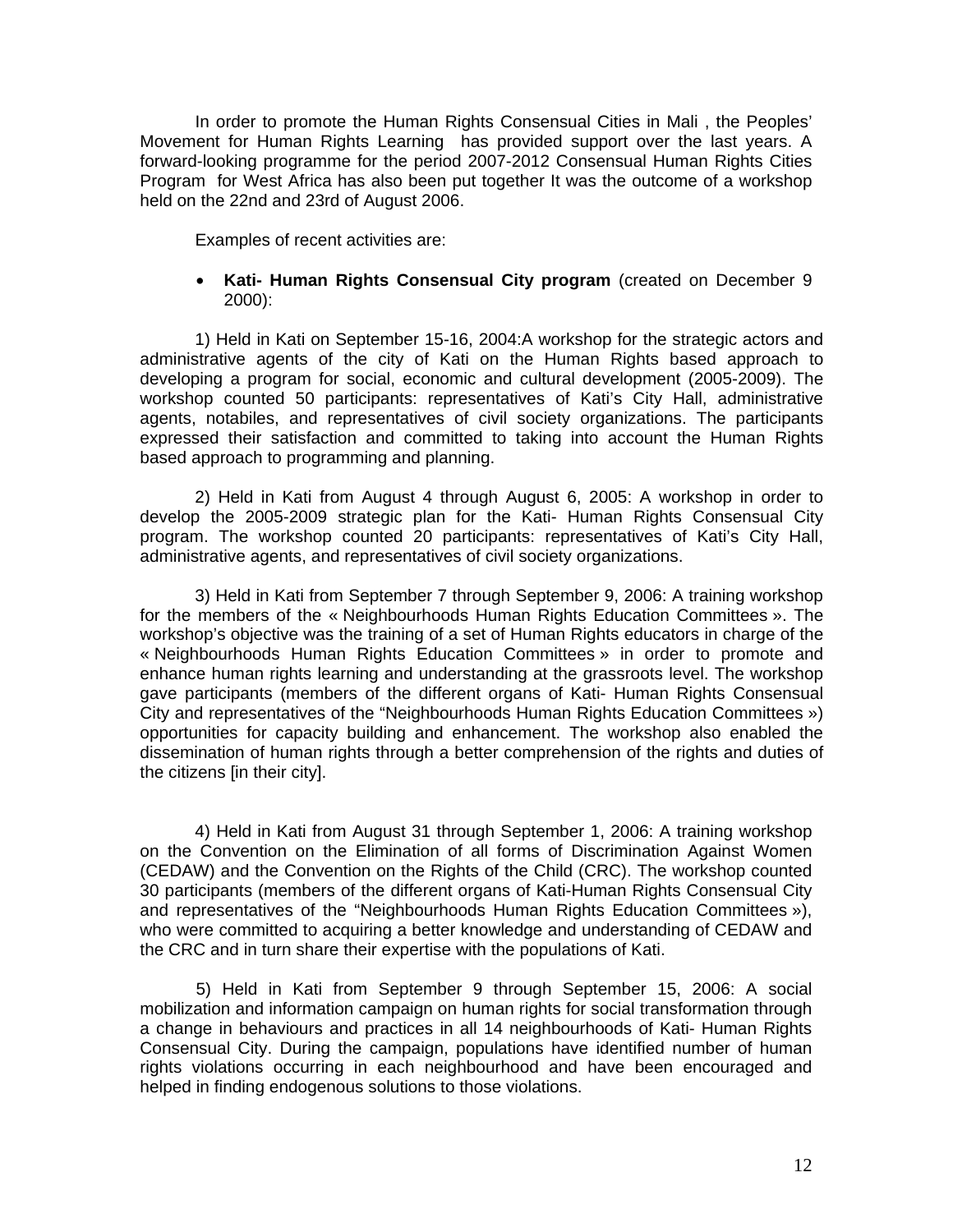6) Held in Kati December 2006 : The contest for the ACT Project Prize. A series of interactive radio shows on human rights in Kati gave opportunities for active learning and enhanced knowledge of human rights. Listeners could win prizes by giving the right answers to questions asked by the show host.

 7) Held in Kati throughout the 3 years: The different organs of the Kati- Human Rights Consensual City program have met in session regularly. The meeting of organs such as the « General Assembly of the Strategic Actors », the "Operational Bureau", and the « Orientation and Coordination Committee » reinforced the involvement and commitment of society's different actors to the program.

 8) Held in Kati in 2005 A study of impact of the Kati- Human Rights Consensual City program in Kati.

#### • **Timbuktu- Human Rights Consensual City program**

1) A study on the state of human rights in Timbuktu was made.in 2004

2) The General Assembly of the Strategic Actors chaired by the Governor of the Timbuktu Region aimed at reinforcing the structures of the program. The assembly allowed the renewal of the program's different organs, such as the « Coordination and Orientation Committee » and its "Operational Bureau", and the « Neighbourhoods Human Rights Education Committees ».

2) Held in Timbuktu from August 18 through August 20, 2004 a workshop in order to develop a 2005-2007 strategic plan (action plan) for the Timbuktu Human Rights Consensual City program. The workshop counted 20 participants: representatives of Timbuktu's City Hall, administrative agents, and representatives of civil society organizations.

3) Throughout the year 2005: Information campaigns on Human Rights, with the introduction of billboards –an additional tool for continuous learning.

4) Held in Timbuktu on April 1st and  $2^{nd}$ , 2006 : A social mobilization campaign for Human Rights. During the campaign, the organs of the Timbuktu Human Rights Consensual City program were renewed and human rights educators for the « Neighbourhoods Human Rights Education Committees » were trained.

5) In between these various meetings continuous small meetings in the neighbourhood to discuss various relevant human rights misses and the human rights of women are taking place.

#### • **Kayes- Human Rights Consensual City program**

1) A study on the state of human rights in Kayes was made in 2004

2) Held in Kayes from October 21 through October 25, 2004 Human rights training activities were held for the populations of Kayes.

3) October 25, 2004 Launching of the Kayes- Human Rights Consensual City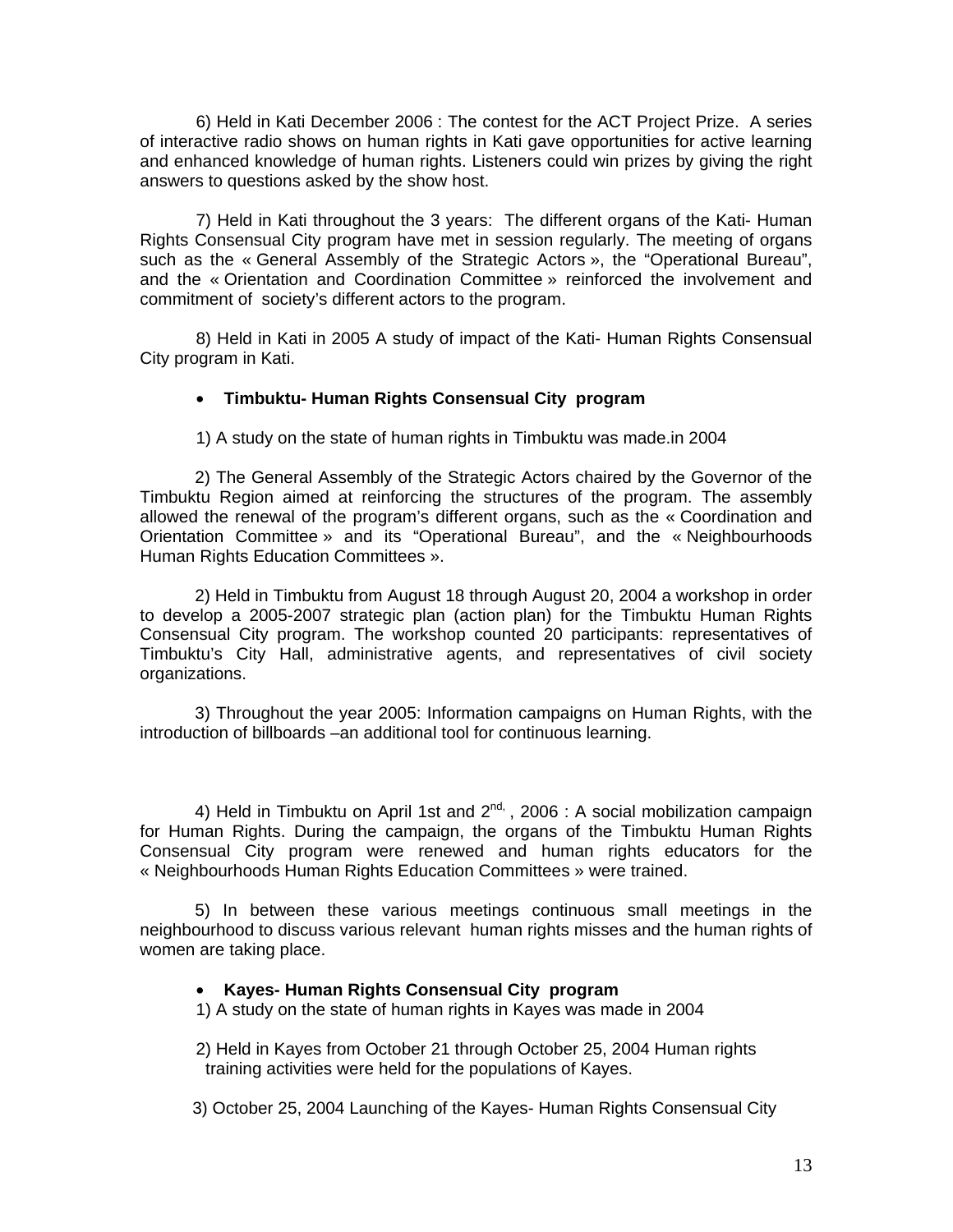program.

 4) On going special radio shows on human rights with in the cultural imperatives which promoted city wide discussions.

- 5) Actions for a "clean and healthy environment" were undertaken throughout the city.
- 6) Information and social mobilization campaign for human rights were led throughout 2005.

## • **Sikasso - Human Rights Consensual City program**

1) A study on the state of human rights in Sikasso was made in 2004. It was presented in Sikasso on December 23, 2004 The General Assembly of the Strategic Actors chaired by the Governor of the Sikasso Region aimed at reinforcing the structures of the program. 400 people participated: representatives of Sikasso's City Hall, of political parties, of civil society organisations, community and religious leaders, and journalists. During the assembly, all the actors showed interest in promoting human rights and committed to implementing the program.

2) A workshops was held in Sikasso from December 24 through December 26, 2004,

in order of developing the 2005-2007 strategic plan (action plan) for the Sikasso Human Rights Consensual City program. 20 "Strategic Actors" participated to this activity.

2) Throughout the year 2005 :Information campaigns on human rights were held. Populations were introduced to human rights concepts, and "Neighborhoods Human Rights Education Committees" were put in place.

## • **Kita- Human Rights Consensual City program**

- 1) A study on the state of human rights in Kita was made in 2006
- 2) Held in Kita from December 5 through Decembre 9, 2006 an information and social mobilization campaign geared towards the "Strategic Actors" of Kita. All the actors of the community were involved: representatives of Kita's City Hall, of political parties, of civil society organisations, community and religious leaders, and journalists. The "Strategic Actors" put in place the different organs of the Kita- Human Rights Consensual City program and developed a 2007-2012 strategic plan.

## **B.4 Human Rights Cities Program – Anglo Africa**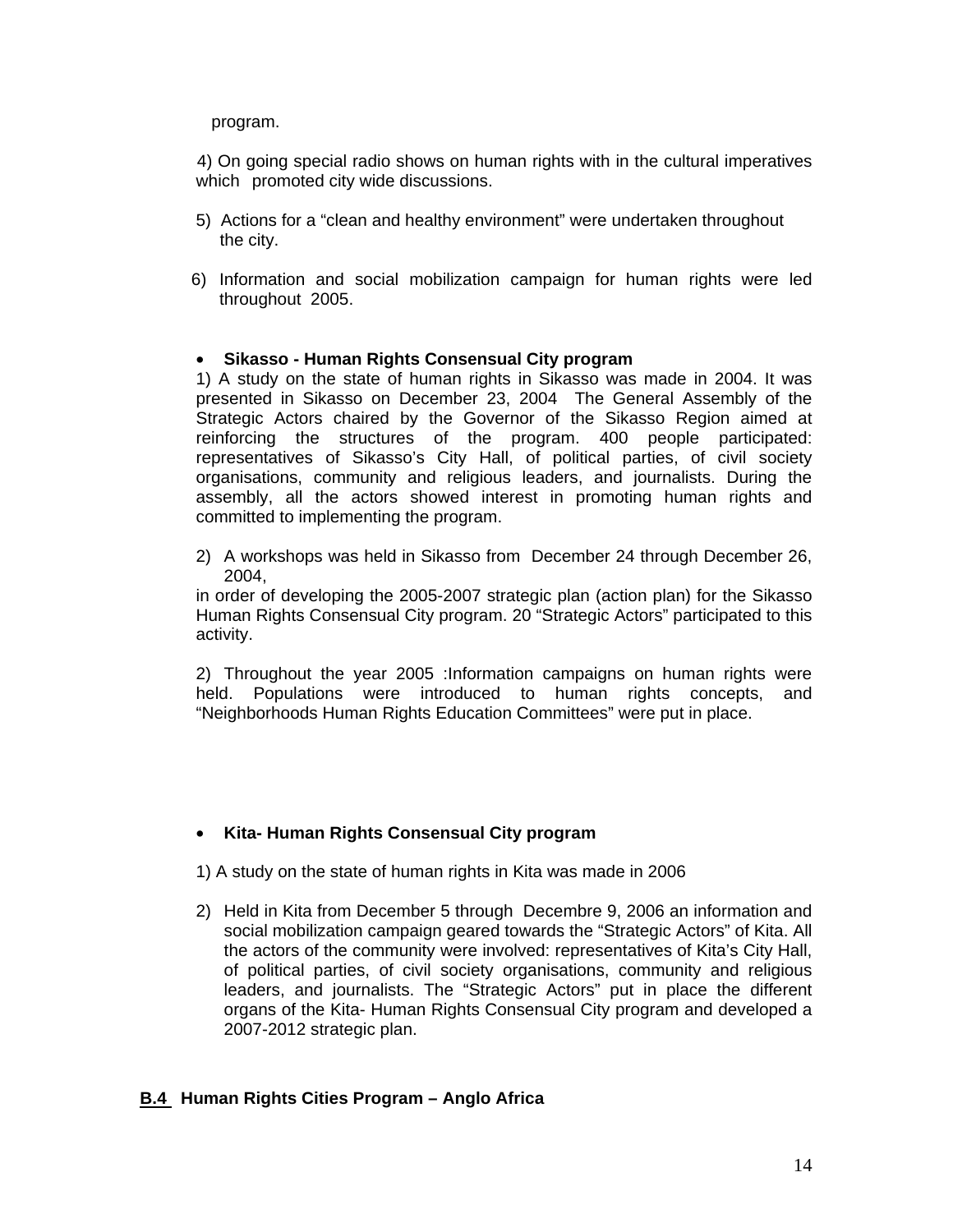## Submitted by Dr. Raymond Atuguba, Chair person of PDHRE Anglo Africa.

#### Ghana: 3 Human Rights Cities: experiences and achievements

The Nima-Mamobi Human Rights City of the LRC was formally established in August 2001, after thirteen (13) months of intense Community Human Rights Education within Nima-Mamobi-Newtown communities, mobilization of stakeholders including Youth groups, Women groups, Chiefs and local government authority. Extensive consultation and consensus building were also undertaken as part of the process.

The Bongo and Walewale Human Rights Cities were established in August 2002 after a similar process undertaken immediately prior to the establishment of the Nima – Mamobi HRC.

Generally, achievements by the LRC facilitated HRCs since their establishment cut across areas such as:

- 1. Successful public human rights education and human rights knowledge sharing
- 2. Collaborative development planning, implementation and monitoring with local and national level governmental bodies
- 3. Human Right institution building by strengthening the capacity of other non governmental and community based organizations working in the field of Human Rights
- 4. Advocacy for improvement in the human rights content of laws passed at the local and national levels
- 5. Advocacy for the passage of new laws for the promotion and protection of human rights
- 6. Alternative dispute resolution and legal counselling and representation relating to human rights violations
- 7. Research for the advancement of human rights in the HRCs and at the national level
- 1. Development of Human Rights Institutions in the HRCs:
	- a. ORGANIZATIONAL DEVELOPMENT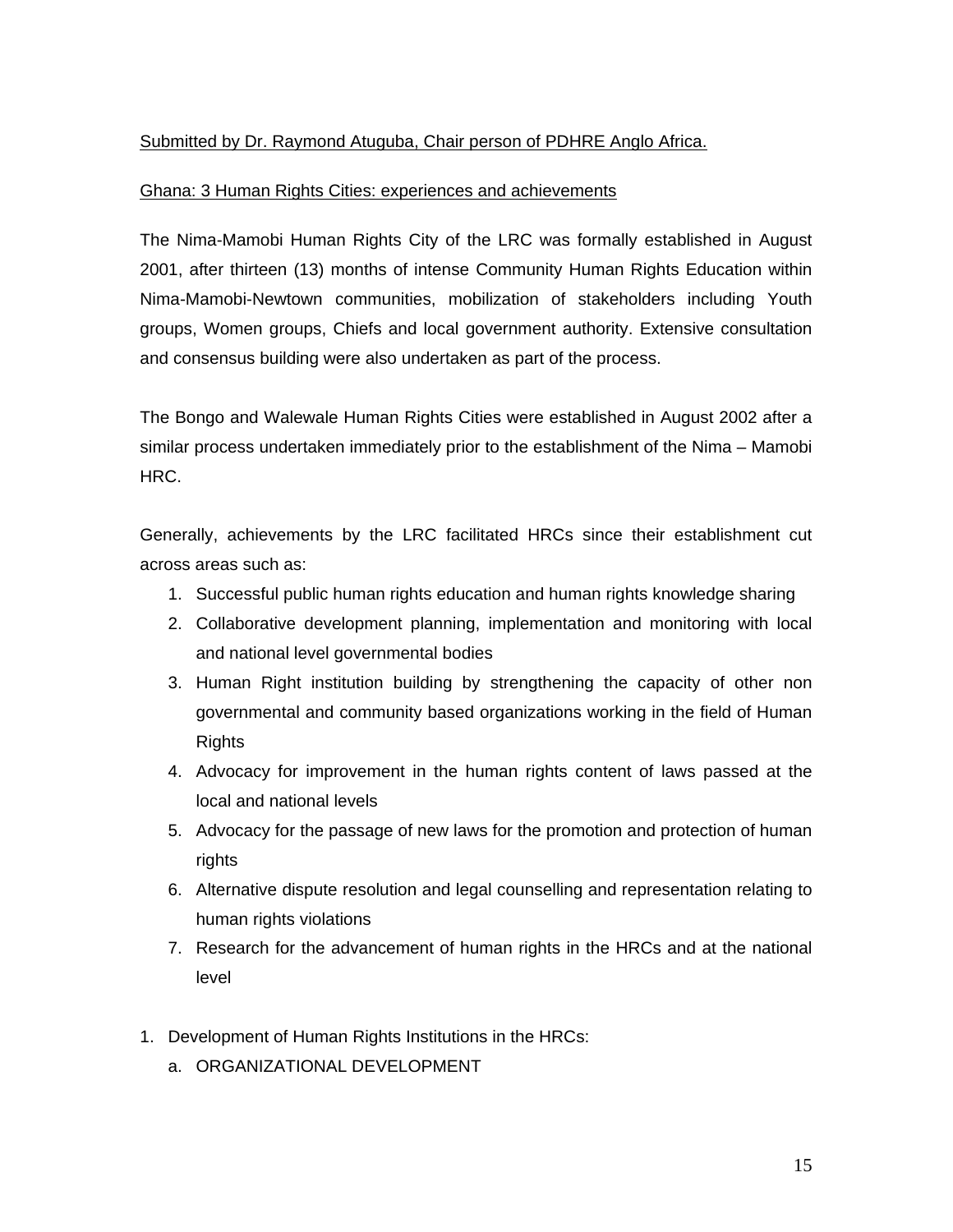- i. Formation of Steering Committees and training of members of the steering committees for all three cities on facilitating the development of a HRC;
- ii. Developed Organizational Strategic Plans with Community Based Organizations (CBOs) within Nima Mamobi HRC
- iii. Developed Organizational Strategic Plans with Community Based Organizations within Bongo and Walewale HRCs
- iv. Developed Work plans with Community Based Organizations (CBOs) within Nima Mamobi HRC
- v. Developed Work plans with Community Based Organizations within Bongo and Walewale HRCs

# b. CAPACITY BUILDING

- i. Conducted training workshops on "Organisational Development of CBOs in Ghana".
- ii. Conducted training workshops on "Organisational Development of CBOs in Ghana".
- iii. Conducted training workshop for CBOs in Nima Mamobi HRC on "Rights-Based Approach to Development, People-Centred Advocacy, Citizen-Government Engagement and Monitoring & Evaluation".
- iv. Conducted training workshop for CBOs in Bongo and Walewale HRC on "Rights-Based Approach to Development, People-Centred Advocacy, Citizen-Government Engagement and Monitoring & Evaluation".
- v. Conducted workshops on Financial Procedures for CBOs each in Nima Mamobi and Bongo and Walewale HRCs.

# c. TECHNICAL ASSISTANCE

- i. Assisted local authorities in the Bongo and Walewale Human Rights Cities with design of a mutual health insurance scheme, promulgation of a constitution and an operational manual ;
- ii. General Backstopping to the CBOs as they work with Rights Based Approach to development, People Centred Advocacy, Citizen Government Engagement, and Community Lawyering;